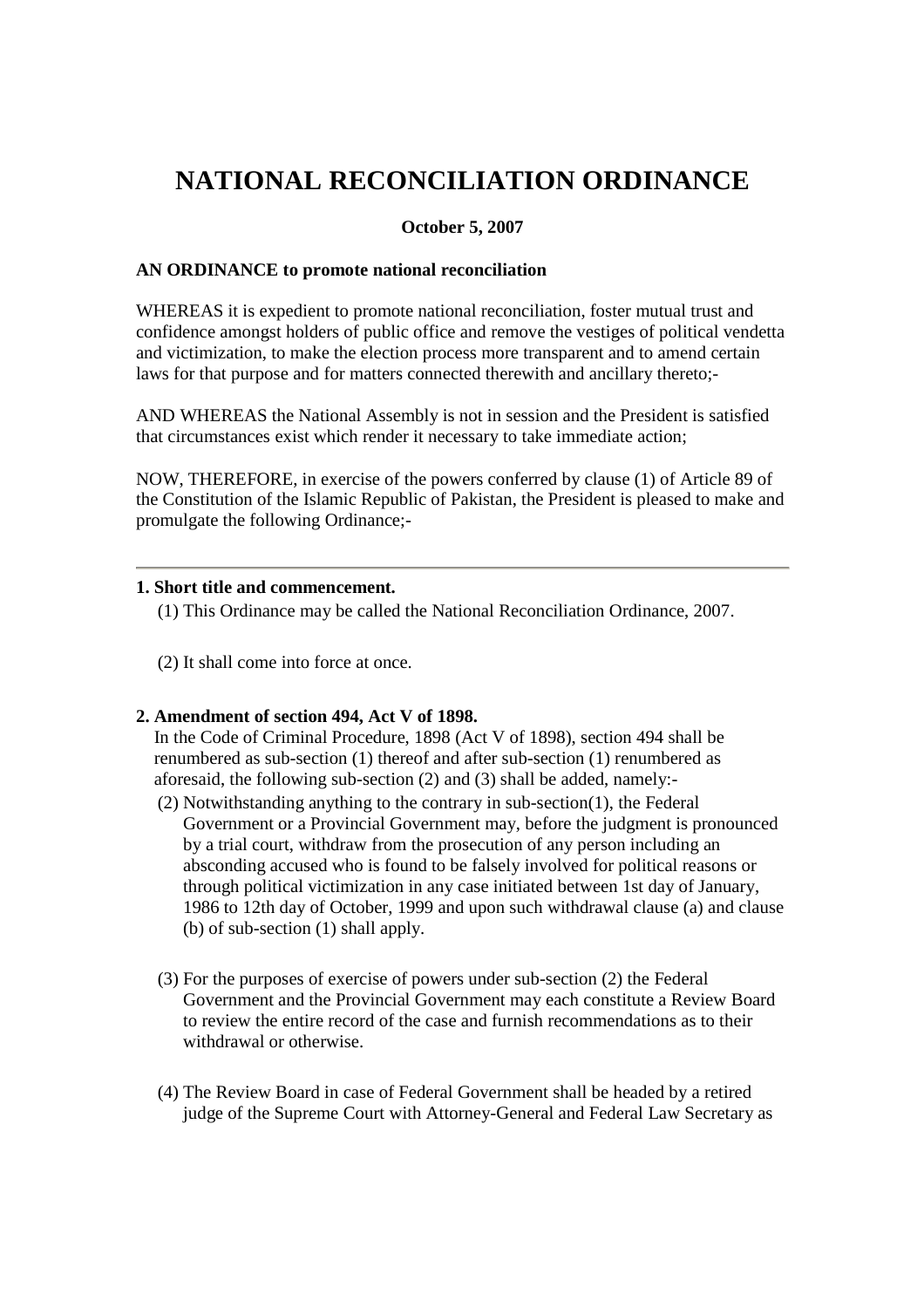its members and in case of Provincial Government it shall be headed by a retired judge of the High Court with Advocate-General and/or Prosecutor-General and Provincial Law Secretary as its members.

(5) A review Board undertaking review of a case may direct the Public Prosecutor or any other concerned authority to furnish to it the record of the case.

#### **3. Amendment of section 39, Act LXXXV of 1976.**

(1) In the Representation of the People Act, 1976 (LXXXV of 1976), in section 39, after sub-section (6), the following new sub-section (7) shall be added, namely:-

(7) After consolidation of results the Returning Officer shall give to such contesting candidates and their election agents as are present during the consolidation proceedings, a copy of the result of the count notified to the Commission immediately against proper receipt and shall also post a copy thereof to the other candidates and election agents.

#### **4. Amendment of section 18, Ordinance XVIII of 1999.**

In the National Accountability Ordinance, 1999 (XVIII of 1999), hereinafter referred to as the said Ordinance, in section 18, in clause (e), for the full stop at the end a colon shall be substituted and thereafter the following proviso shall be added, namely:- **Provided** that no sitting member of Parliament or a Provincial Assembly shall be arrested without taking into consideration the recommendations of the Special Parliamentary Committee on Ethics referred to in clause (aa) or Special Committee of the Provincial Assembly on Ethics referred to in clause (aaa) of section 24, respectively.

#### **5. Amendment of section 24, Ordinance XVIII of 1999.**

In the said ordinance, in section 24,-

- (i) in clause (a) for the full stop at the end a colon shall be substituted and thereafter the following proviso shall be inserted, namely.- **Provided** that no sitting member of Parliament or a Provincial Assembly shall be arrested without taking into consideration the recommendations of Special Parliamentary Committee on Ethics or Special Committee of the Provincial Assembly on Ethics referred to in clause (aa) and (aaa), respectively, before which the entire material and evidence shall be placed by the chairman, NAB. ; and
- (ii) after clause (a), amended as aforesaid, the following new clauses (aa) and (aaa) shall be inserted, namely;-
	- (aa) The Special Parliamentary Committee on Ethics referred to in the proviso to clause (a) above shall consist of a chairman who shall be a member of either House of Parliament and eight members each from the National Assembly and Senate to be selected by the Speaker, National Assembly and Chairman Senate, respectively, on the recommendations of Leader of the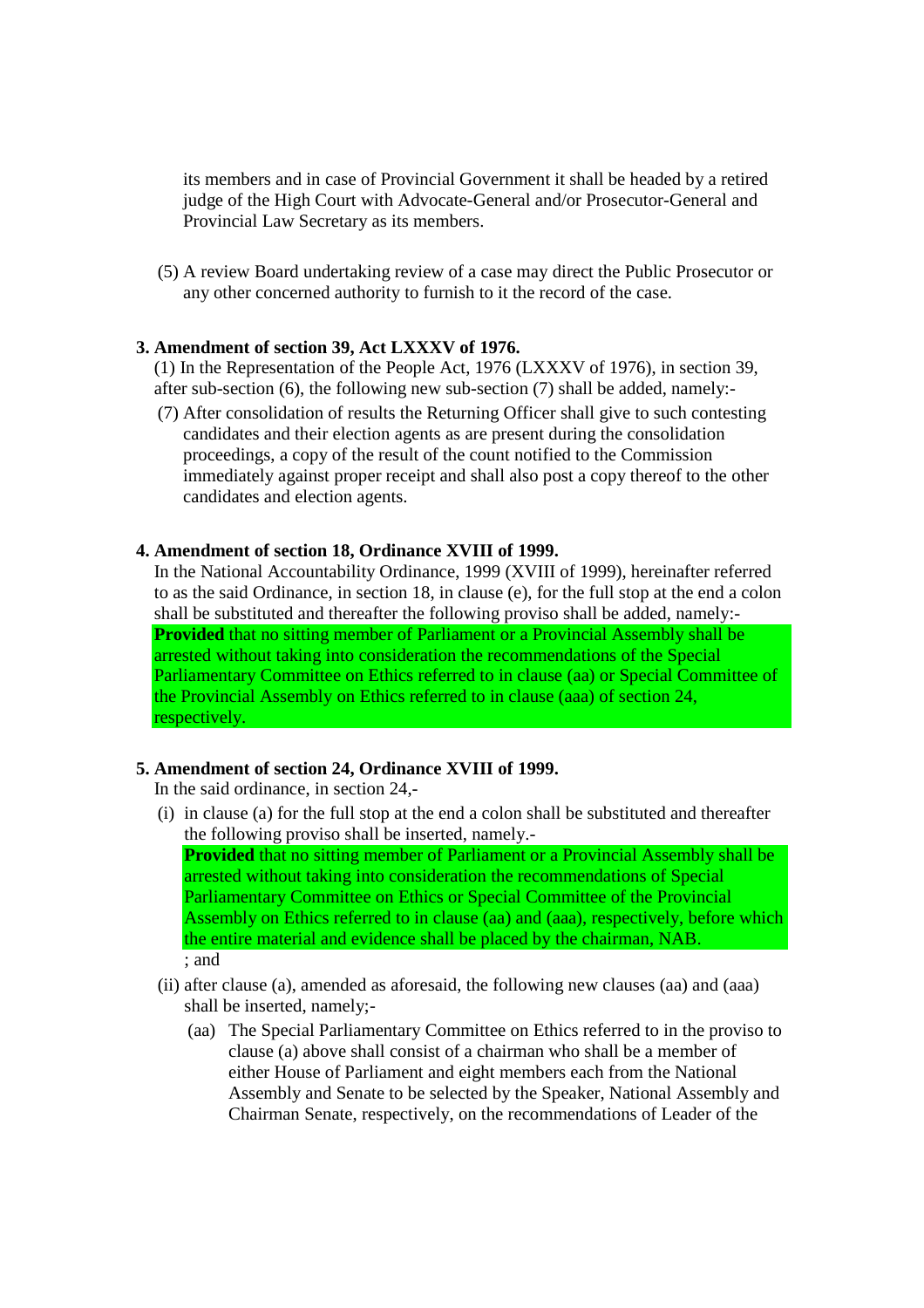House and Leader of the Opposition of their respective Houses, with equal representation from both sides.

(aaa) The Special Committee of the provincial Assembly on Ethics shall consist of a Chairman and eight members to be selected by the Speaker of the Provincial Assembly on the recommendation of Leader of the House and Leader of the Opposition, with equal representation from both sides.

## **6. Amendment of section 31A, Ordinance XVIII of 1999.**

In the said Ordinance, in section 31A, in clause (a), for the full stop at the end a colon shall be substituted and thereafter the following new clause (aa) shall be inserted, namely:-

(aa) An order or judgment passed by the Court in absentia against an accused is void ab initio and shall not be acted upon.

## **7. Insertion of new section, Ordinance, XVIII of 1999.**

In the said Ordinance, after section 33, the following new section shall be inserted, namely:-

# **33A. Withdrawal and termination of prolonged pending proceedings initiated prior to 12th October, 1999.**

(1) Notwithstanding anything contained in this Ordinance or any other law for the time being in force, proceedings under investigation or pending in any court including a High Court and the Supreme Court of Pakistan initiated by or on a reference by the National Accountability Bureau inside or outside Pakistan including proceedings continued under section 33, requests for mutual assistance and civil party to proceedings initiated by the Federal Government before the 12th day of October, 1999 against holders of public office stand withdrawn and terminated with immediate effect and such holders of public office shall also not be liable to any action in future as well under this Ordinance for acts having been done in good faith before the said date;

**Provided** that those proceedings shall not be withdrawn and terminated which relate to cases registered in connection with the cooperative societies and other financial and investment companies or in which no appeal, revision or constitutional petition has been filed against final judgment and order of the Court or in which an appellate or revisional order or an order in constitutional petition has become final or in which voluntary return or plea bargain has been accepted by the Chairman, National Accountability Bureau under section 25 or recommendations of the Conciliation Committee have been accepted by the Governor, State bank of Pakistan under section 25A.

(2) No action or claim by way of suit, prosecution, complaint or other civil or